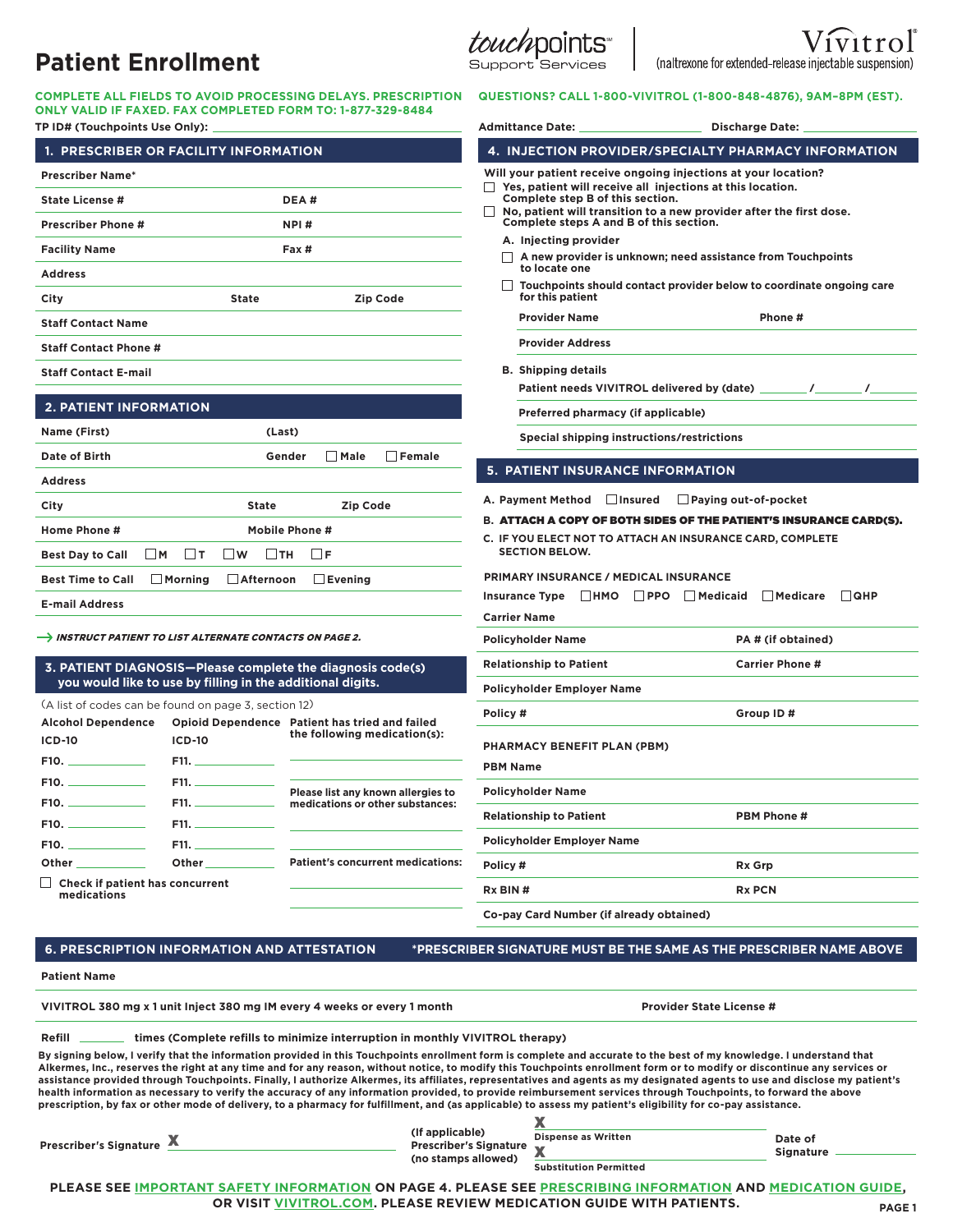

**PATIENTS SHOULD COMPLETE ALL FIELDS ON THIS PAGE. QUESTIONS? CALL 1-800-VIVITROL (1-800-848-4876), 9AM–8PM (EST).**

# **7. ALTERNATE PATIENT CONTACT(S)**

 **By signing below, I authorize my Contact(s), listed below, to receive logistical and administrative information related to my treatment, such as appointment reminders, and to make decisions on my behalf—for which I will remain liable—regarding delivery of VIVITROL® (naltrexone for extended-release injectable suspension). Alkermes is not liable for any decision(s) made by the Contact(s) or actions taken in reliance on such Contact(s) decisions.**

 **Please list any Contacts authorized as set forth above:**

| <b>Contact Name (1)</b>      | Relationship      | Phone # |
|------------------------------|-------------------|---------|
| <b>Contact Name (2)</b>      | Relationship      | Phone # |
| <b>Patient's Signature X</b> | Date of Signature | Phone # |

# **8. PATIENT AUTHORIZATION FOR USE/DISCLOSURE OF HEALTH INFORMATION**

By signing below, **I authorize: 1.** my prescribing healthcare provider, **2.** the healthcare provider who will administer VIVITROL to me, **3.** the pharmacy(ies) to which my VIVITROL prescription is sent for fulfillment (the "Pharmacy"), and **4.** my health plans and insurers (collectively, my "Healthcare Entities") to use and disclose to: **1.** Alkermes, Inc. and the companies working with Alkermes, Inc. to provide the VIVITROL patient support services I request, which are United BioSource Corporation, OPUS Health, LASH Group, Human Care Systems (collectively, "Alkermes") and **2.** my Contact(s) listed above (together with Alkermes, the "Recipients") health information related to my medical condition, including information about my drug or alcohol addiction, my mental health condition(s), my treatment with VIVITROL, my insurance coverage, as well as the information requested in this form (taken together, "Information") **for the specific purposes** of allowing Alkermes to facilitate: **1.** ordering, delivering and administering VIVITROL, **2.** conducting reimbursement verification and obtaining payment from my health plan(s) and insurer(s), **3.** providing me with educational and therapy support services by mail, text-messaging, e-mail, and/or telephone, which may include sending me product information materials and treatment reminders, **4.** referring me to, or determining my eligibility for, other programs, foundations or alternative sources of funding or coverage to help me with the costs of VIVITROL and **5.** reviewing and analyzing fulfillment of VIVITROL prescriptions. **Information May Be Further Disclosed:** I understand that Information disclosed pursuant to this authorization could be re-disclosed by a Recipient and may no longer be protected by federal privacy law (HIPAA).

I understand that signing this authorization is voluntary and if I do not sign this authorization it will not affect my ability to obtain treatment, insurance or insurance benefits from my Healthcare Entities. I understand, however, that if I do not sign this authorization, I will not be eligible to receive the educational, patient support or other services described above, which are being provided by, or on behalf of, Alkermes. I will consult with my healthcare provider before making any treatment decisions. I understand I have the right to receive a copy of this authorization after I sign. I understand that the Pharmacy may receive payment from Alkermes, Inc. in exchange for Information.

I may withdraw this authorization at any time by mailing or faxing a written request to Touchpoints Reimbursement Support, 1670 Century Center Parkway, Memphis, TN 38134. Withdrawal of this authorization will end my consent to further disclosures of Information authorized herein by my Healthcare Entities when they receive notice of my withdrawal, but will not affect previous disclosures and uses pursuant to this authorization or as permitted by applicable law. This authorization expires on the earlier of **(1)** five years from the date of signature below or **(2)** the maximum period permitted by applicable state law, unless I withdraw it earlier as set forth above.

**Patient's Signature X** and the second control of Signature of Signature of Signature of Signature of Signature of Signature of Signature of Signature of Signature of Signature of Signature of Signature of Signature of Sig

| Parent/Guardian/Legal Representative's Signature' w |   |
|-----------------------------------------------------|---|
| Authority/Relationship to Patient                   | A |

‡ If patient is a minor without capacity to act alone under state law, signature of patient and parent/guardian/legal representative is required.

# **9. CO-PAY INFORMATION FOR ELIGIBLE PATIENTS§**

**(Check if "yes") I would like to receive co-payment assistance from Alkermes.**

 $\Box$  I certify that I am at least 18 years old, and I am being treated for opioid dependence after detox or alcohol dependence.

# **Please confirm that you understand the eligibility requirements for the VIVITROL® Co-pay Savings Program:**

Co-payment assistance for VIVITROL is not valid for prescriptions that are purchased (in full or in part) by any federal, state or government funded program. Such programs include, but are not limited to:

- Medicare, including Medicare Part D and Medicare Advantage plans
- Medicaid, including Medicaid Managed Care and Alternative Benefit Plans ("ABPs") under the Affordable Care Act
- Department of Defense ("DoD")
- TRICARE®
- State-funded programs such as medical or pharmaceutical assistance programs

• Veterans Administration ("VA")

I agree that I understand the eligibility requirements described above. I certify that I am not using, and I will not use, any federal or state funded program to help pay for my VIVITROL prescription. I understand that if I do use any benefits from state, federal or other government funded program to help pay for my VIVITROL prescription, I will no longer be eligible for co-pay support for VIVITROL. I agree to comply with any requirements of my insurer(s) regarding co-pay support, including disclosure of the amount of co-pay support I receive to my insurer(s).

# **By signing below I agree that I understand, and will comply with, the terms of this VIVITROL® Co-pay Savings Program.**

□ YES □ NO Patient's Signature **X** Date of Signature

§**Eligibility for Sponsored Co-pay Assistance:** Please see page 3, section 11.

**PLEASE SEE [IMPORTANT SAFETY INFORMATION O](#page-3-0)N PAGE 4. PLEASE SE[E PRESCRIBING INFORMATION A](http://vivitrol.com/Content/pdf/prescribing_info.pdf)N[D MEDICATION GUIDE,](http://vivitrol.com/Content/pdf/medication_guide.pdf) OR VISIT[VIVITROL.COM](http://www.vivitrol.com/)[.](http://vivitrol.com/) PLEASE REVIEW MEDICATION GUIDE WITH PATIENTS.**

• Medigap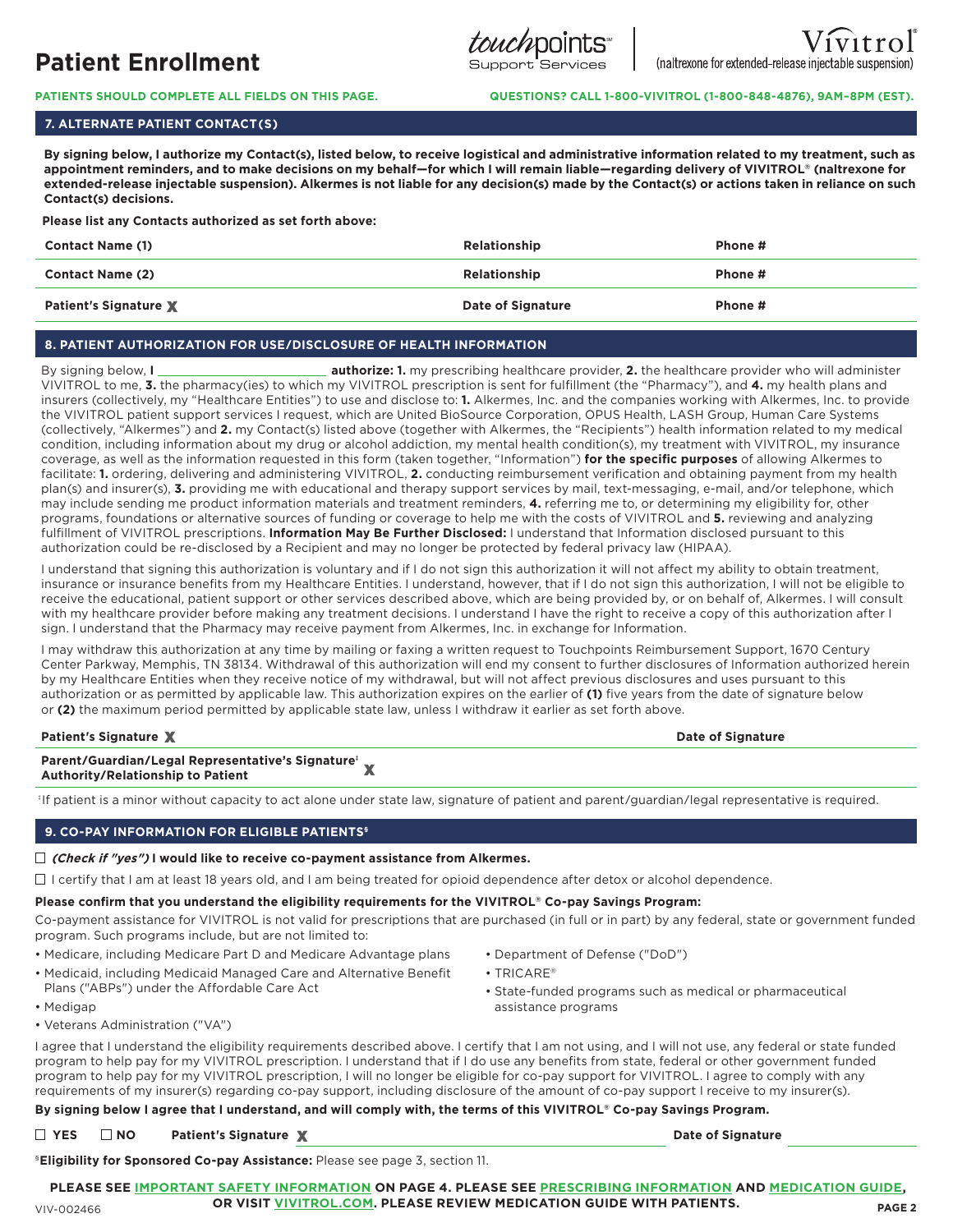# **10. INJECTION PROVIDER/SPECIALTY PHARMACY SELECTION INFORMATION (AS APPLICABLE)**

**If you have requested injection services for your patient, Touchpoints will identify several injectors based on geographic proximity to your patient's address listed on the enrollment form (from closest to farthest from such address).** 

These injection providers are listed on the VIVITROL Provider Locator<sup>11</sup> at VIVITROL.com.

**These options will be provided to you for your patient. We will also contact the selected injection services provider to help coordinate injection services.**

**Upon request, prescriptions of patients enrolled in Touchpoints are routed to qualified pharmacies based on insurance plan requirements, provider selection, patient preference and information obtained by Alkermes on pharmacy capability and performance in dispensing VIVITROL prescriptions. Participation is open to all qualified pharmacies free of charge. Interested pharmacies may contact 1-800-VIVITROL (1-800-848-4876).**

# **11. ELIGIBILITY FOR SPONSORED CO-PAY ASSISTANCE**

**Offer valid only for prescriptions for FDA-approved indications. Patients must be at least 18 years old. If patients are purchasing their VIVITROL prescriptions with benefits from Medicare, including Medicare Part D or Medicare Advantage plans; Medicaid, including Medicaid Managed Care or Alternative Benefit Plans ("ABPs") under the Affordable Care Act; Medigap; Veterans Administration ("VA"); Department of Defense ("DoD"); TRICARE®; or any similar state funded programs such as medical or pharmaceutical assistance programs, they are not eligible for this offer. Void where prohibited by law, taxed or restricted. Alkermes, Inc. reserves the right to rescind, revoke or amend these offers without notice.**

## **12. PATIENT DIAGNOSIS CODES**

#### **Alcohol Dependence: Opioid Dependence:**

| $(ICD-10)$<br>F <sub>10.2</sub><br>$- F10.20$<br>$- F10.21$<br>$- F10.22$<br>- F10.221 Delirium<br>F10.23<br>- F10.231 Delirium<br>F10.24<br>F10.25<br>$- F10.251$ | Alcohol dependence<br>Uncomplicated<br>In remission<br>Alcohol dependence<br>with intoxication<br>- F10.220 Uncomplicated<br>- F10.229 Unspecified<br>Alcohol dependence<br>with withdrawal<br>- F10.230 Uncomplicated<br>- F10.232 With perceptual<br>disturbance<br>- F10.239 Unspecified<br>With alcohol-induced<br>mood disorder<br>Alcohol dependence<br>with alcohol-induced<br>psychotic disorder<br>- F10.250 With delusions<br>With hallucinations<br>- F10.259 Unspecified | F10.27<br>F10.28<br>$- F10.281$<br>$- F10.288$<br>F10.29 | With alcohol-<br>induced persisting<br>dementia<br>Alcohol dependence<br>with other<br>alcohol-induced<br>disorders<br>- F10.280 Alcohol dependence<br>with alcohol-<br>induced anxiety<br>disorder<br>Alcohol dependence<br>with alcohol-<br>induced sexual<br>dysfunction<br>- F10.282 Alcohol dependence<br>with alcohol-<br>induced sleep<br>disorder<br>Alcohol dependence<br>with other alcohol-<br>induced disorder<br>With unspecified<br>alcohol-induced | $(ICD-10)$<br>F11.2<br>$- F11.20$<br>F11.21<br>F11.22<br>- F11.221 Delirium<br>F11.23<br>F11.24<br>F11.25 | Opioid dependence<br>Uncomplicated<br>In remission<br>Opioid dependence<br>with intoxication<br>- F11.220 Uncomplicated<br>- F11.222 With perceptual<br>disturbance<br>- F11.229 Unspecified<br>With withdrawal<br>With opioid-induced<br>mood disorder<br>Opioid dependence<br>with opioid-induced<br>psychotic disorder<br>- F11.250 With delusions<br>- F11.251 With hallucinations<br>- F11.259 Unspecified | F11.28<br>$-$ F11.281<br>F11.29 | Opioid dependence<br>with other<br>opioid-induced<br>disorder<br>Opioid dependence<br>with other<br>opioid-induced<br>sexual dysfunction<br>- F11.282 Opioid dependence<br>with other<br>opioid-induced<br>sleep disorder<br>- F11.288 Opioid dependence<br>with other<br>opioid-induced<br>disorder<br>With unspecified<br>opioid-induced<br>disorder |
|--------------------------------------------------------------------------------------------------------------------------------------------------------------------|--------------------------------------------------------------------------------------------------------------------------------------------------------------------------------------------------------------------------------------------------------------------------------------------------------------------------------------------------------------------------------------------------------------------------------------------------------------------------------------|----------------------------------------------------------|-------------------------------------------------------------------------------------------------------------------------------------------------------------------------------------------------------------------------------------------------------------------------------------------------------------------------------------------------------------------------------------------------------------------------------------------------------------------|-----------------------------------------------------------------------------------------------------------|-----------------------------------------------------------------------------------------------------------------------------------------------------------------------------------------------------------------------------------------------------------------------------------------------------------------------------------------------------------------------------------------------------------------|---------------------------------|--------------------------------------------------------------------------------------------------------------------------------------------------------------------------------------------------------------------------------------------------------------------------------------------------------------------------------------------------------|
| F10.26                                                                                                                                                             | With alcohol-induced<br>persisting amnestic<br>disorder                                                                                                                                                                                                                                                                                                                                                                                                                              |                                                          | disorder                                                                                                                                                                                                                                                                                                                                                                                                                                                          |                                                                                                           |                                                                                                                                                                                                                                                                                                                                                                                                                 |                                 |                                                                                                                                                                                                                                                                                                                                                        |

ll Inclusion in the Locator is voluntary and free of charge to qualified healthcare providers and, along with the provider-specific information in the Provider Locator, is based on healthcare provider responses. Inclusion in the Locator does not imply a referral, recommendation, or endorsement by Alkermes. Alkermes has not independently verified the qualifications of any healthcare provider included in the Locator. We recommend that you research the credentials, qualifications, and experience of each provider before confirming an appointment. Alkermes shall not be liable to you or to anyone for any decision made or action taken in reliance on this information.